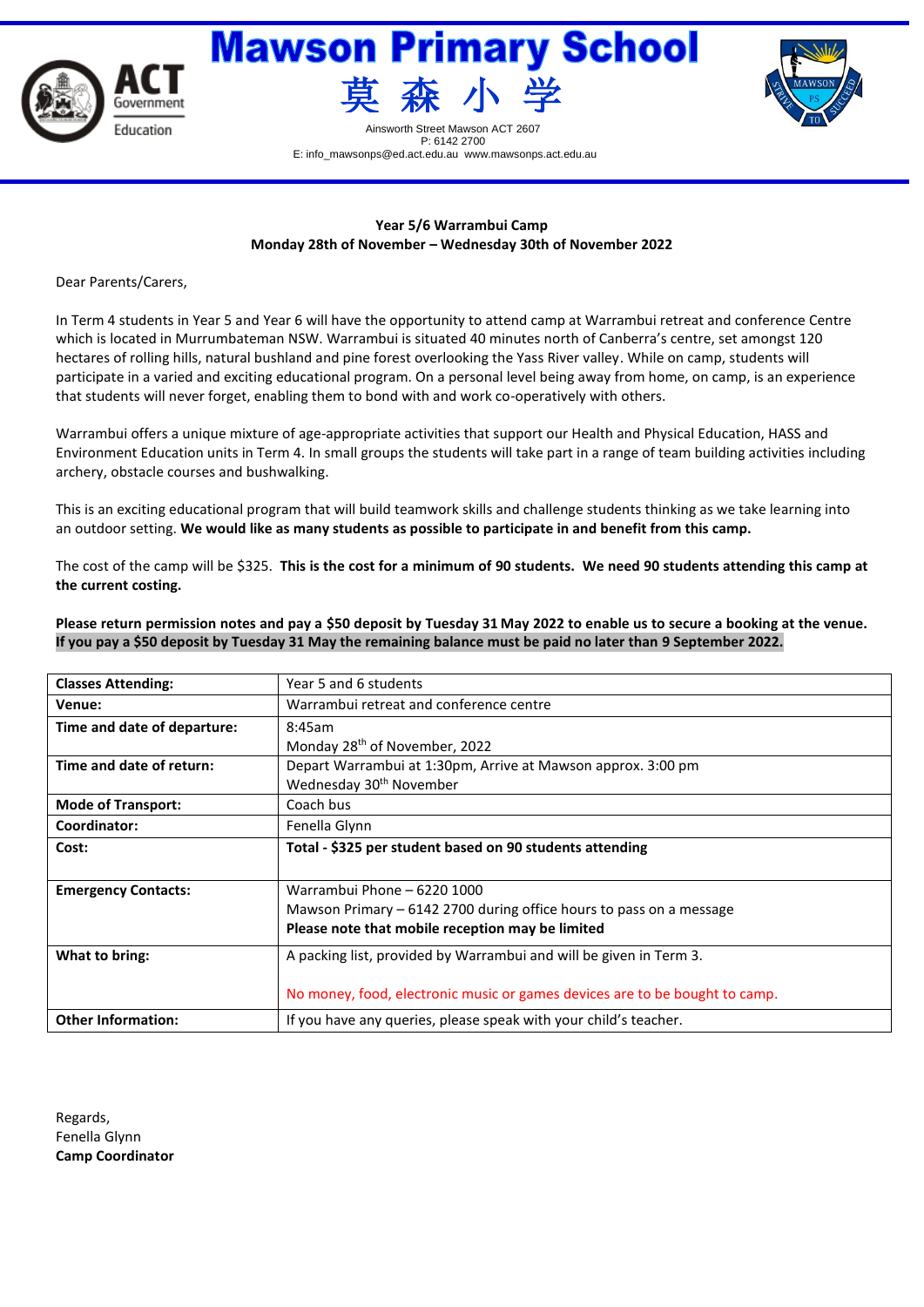





Street Mawson ACT 2607 P: 6142 2700 E: info\_mawsonps@ed.act.edu.au www.mawsonps.act.edu.au

### **PERMISSION FORM AND PAYMENT DETAILS YEAR 5 & 6**

### **3-day camp to Warrambui**

**Monday 28th of November – Wednesday 30th of November 2022**

## **Please sign and return this** *Permission form, the Excursion Medical Information and consent form* **with your payment by 31 May 2022**

I give permission for my child \_\_\_\_\_\_\_\_\_\_\_\_\_\_\_\_\_\_\_\_\_\_\_\_\_\_\_\_\_\_\_\_ Class: \_\_\_\_\_\_\_\_\_\_\_\_\_ to attend the Year 5/6 Camp Warrambui on Monday 28th of November till Wednesday 30th of November. The cost of the camp is \$325. Please tick √ one.

- o I will make payments through the three instalments Initial deposit by 31 May 2022 and two subsequent payments of \$150 by **3 June 2022** and \$125 by **9 September 2022**.
- o I have paid my \$50 deposit and understand the remaining balance must be paid no later than **9 of September 2022**(Week 8 term 3)
- o I enclose \$325 being the full cost of the camp.
- o My child \_\_\_\_\_\_\_\_\_\_\_\_\_\_\_\_\_\_\_\_\_\_\_\_\_\_\_\_will not be attending the Camp Warrambui in 2022.

### **Please note:**

I authorise the school to make arrangements for the welfare of my child (including medical or surgical treatment) in an emergency and I agree to meet the costs associated with any emergency arrangements made by the school. I agree to provide to the school any medical information relevant to this excursion. I agree that my child will be under the authority of the school for the duration of the excursion and that the school is authorised to return my child to school or home at my expense if the school considers that circumstances warrant such action. I give permission for my child to travel by private car, driven by a staff member or parent, in an emergency.

Staff accompanying students on excursions will take all reasonable care while the students are in their charge to protect them from injury and to control and supervise their behaviour and activities.

Parents should be aware that staff members are not responsible for injuries or damage to property, which may occur on an excursion where, in all circumstances, staff have not been negligent. Parents should warn children of the risk to themselves, to others and to property, of impulsive, wilful or disobedient behaviour.

Attendance at this excursion is optional. Schools may offer or facilitate specific optional items, activities and services for which parents are required to pay if they want their child to access them. These excursions are classified as optional enrichment programs. If you do not wish your child to attend then a program will be available at the school.

Parents who wish their child to attend can pay the full amount within the given timeframe, or alternatively, make arrangements to make regular payments through an agreed payment plan. Cases of hardship should be referred to the Principal for confidential assessment.

NOTE: Excursions are an optional enrichment activity and parents are expected to cover the costs incurred. If your child is not able to attend on the day, refunds may not be available for some or all the costs.